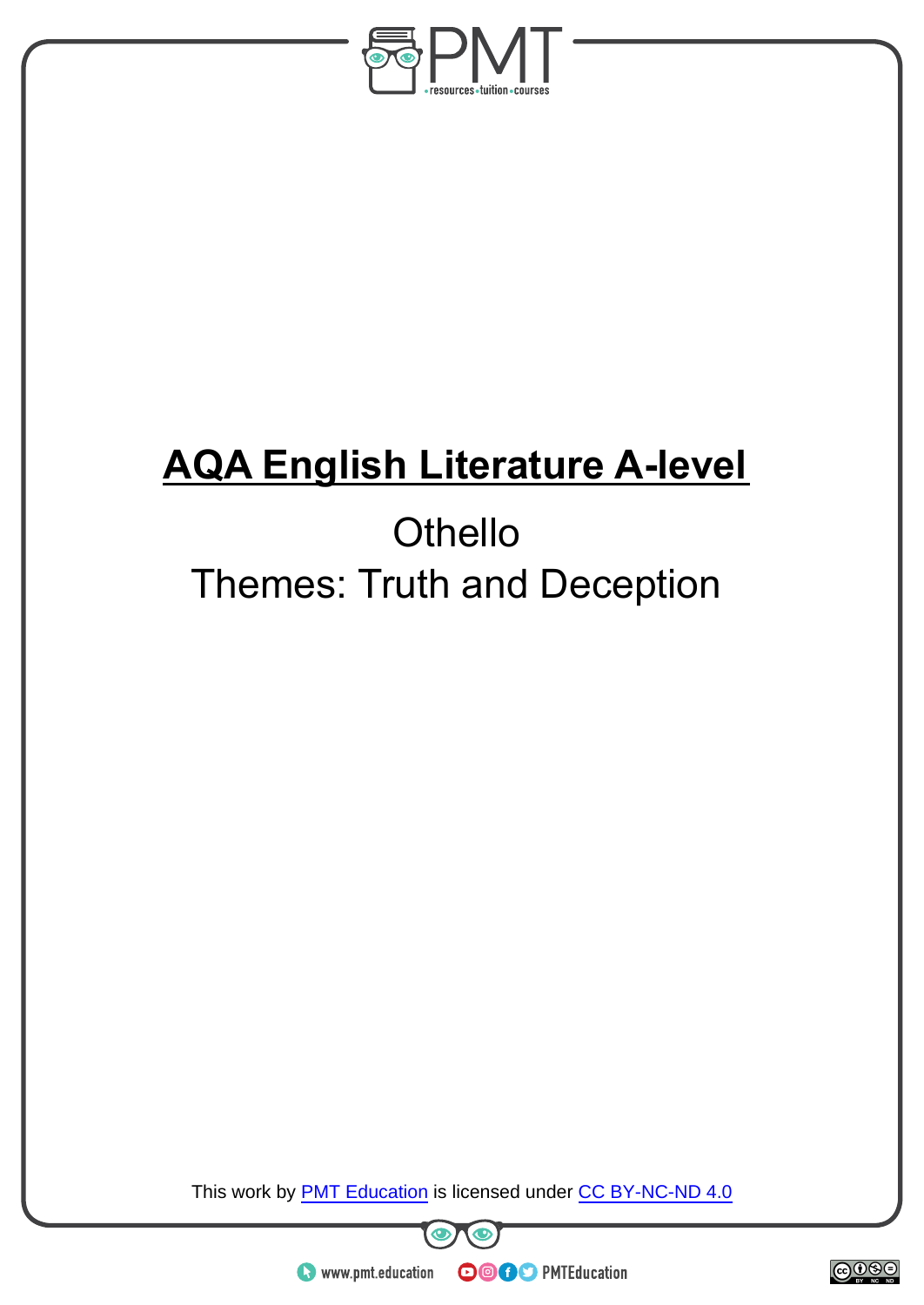

The theme of **truth and deception** drives the main action of *Othello*. It is represented and shown through the **manipulative acts of Iago**, who slithers his way into Othello's **consciousness** and **poisons** it. This is coupled with Othello's **obsession** with his **masculine honour,** which Iago exploits with his **revenge**. As a result, Othello **succumbs** to this and becomes the **murderer** that Iago shaped him into.

The play establishes the **binary between truth and deception** from the start. For example, Desdemona hid her marriage to Othello from her father. Although this may suggest Desdemona's assertiveness regarding her love, it also makes the audience notice that she has the **capability to lie**. Her father reiterates this, as he states: **'Look to her, Moor, if thou hast eyes to see: / She has betrayed her father, and may thee' (Act I Scene III)**. Othello dismisses this, but it **echoes** both with him and the audience later on in the play through Iago. This sense of **suspicion** that surrounds the female characters and the strong **sense of justice** within the male characters automatically sets Desdemona up as a **perpetrator**, due to **societal expectations** that disregards her words.

#### Context: morality plays and social norms

During the Elizabethan era, **religious changes** were common. This means that the **social norms** that individuals followed **varied** depending on the **religious transformations** that the country was going through. **Morality plays** were **popular** during the **medieval period**, and were gradually being **replaced by sensational plays** by the time Shakespeare became popular. However, Shakespeare loosely follows the **structure and conventions** that morality plays employed.

Morality plays were **microcosms of real social problems, order, and structure**. They utilised one **main character** that is **symbolic of mankind** and who goes through **difficulties**, experiencing the **different vices of life**. Other characters in the play represented either **goodness or evil in humanity**; villains and protagonists in most Shakespeare's plays usually adhere to this structure. **Personification** is an important technique that these plays relied on, as they made it easier for audiences to see the **consequences** of following good or evil. As a result, the play always supports a **certain moral message**, encouraging the audience to be **virtuous**. As such, they provided some guidance to audience members who may have felt **uncertain about the afterlife** or their own sins.

Such plays included **vice characters**, which are characters that **represent evil and chaos**. For example, Iago symbolises **inherent evil** because of the almost **lack of motive** that drives his revenge plan. His purpose is to lead Othello to his downfall, tempting him to **commit grave sins** against his wife and his own beliefs. This can be noted in the way he speaks of Desdemona and tricks Othello into believing that he has the **knowledge** to speak the truth. Often such vice characters are seen as **'devils'**. This reflects religious views at the time, as citizens believed that the **devil could walk among ordinary individuals**, tempting them towards sin. This is known as **dramatic irony**, which is a technique that revealed information only to the audience. For example, the other characters are unaware of the fact

**OOOO** PMTEducation

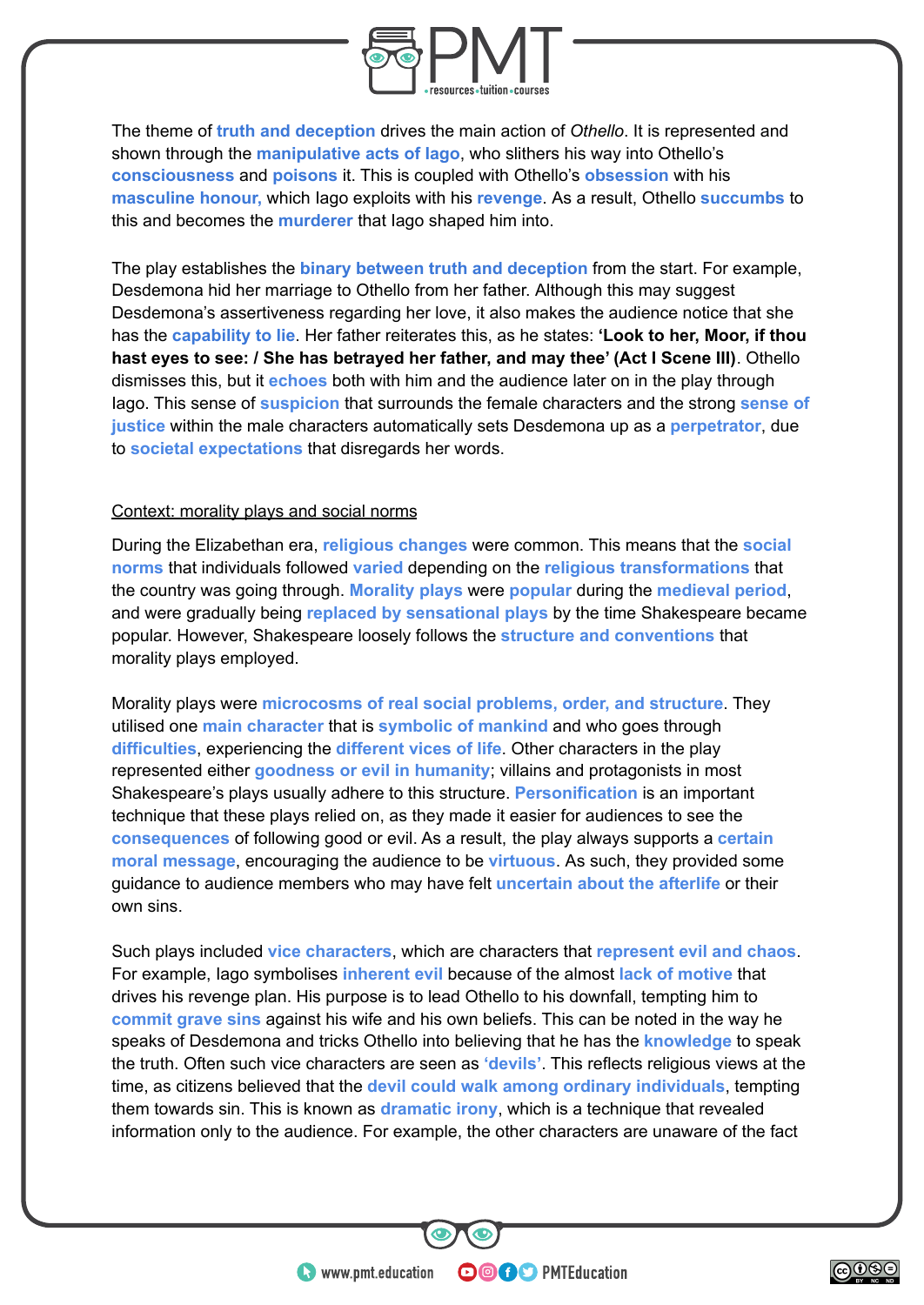

that Iago is deceiving them but the audience is aware of his plans through his **asides.** This depicts his **cunning and sly nature** which he uses to place everyone against each other. On the other hand, the protagonists are seen as the **contrasting image** to these villainous characters. Often shown to be **noble and of good stature**, the protagonist of the story is faced with **great difficulties**. This comes in the form of **psychological turmoil**. For example, Othello is seen to **struggle between believing Iago or his wife**, being stuck in a **liminal space of uncertainty**. This can be interpreted as Othello **succumbing** to the temptations presented by Iago. Similarly to Macbeth and Hamlet, Othello experiences **emotional distress** as a result of being unable to come to a decision about the innocence of Desdemona. However, as he is presented with the **ocular proof** that he desired, he gives in fully into Iago's **deceitful act**.

However, one way in which Shakespeare's morality play structure differs is the **ending of his plays**. Usually, morality plays send the audience off with a **good moral message** in which the protagonist made the right choices by listening to his **conscience** and being supported by the side characters. On the contrary, *Othello* may be defined as a **nihilistic play**, which means that the ending is much more **tragic.** Othello arguably does not experience any **redemption** at the end, because he commits **two sins** – murder as well as his own suicide. These portray that he still did not make the **correct decision**, leaving audiences feeling **uneasy** about his fate in the afterlife. However, others may perceive his apparent suicide as **redemptive** because he pays the price for his **inability to protect his wife and contain his jealousy.**

#### **AO5 Tip – Othello's tragic flaw**

[Marvin Rosenberg](https://doi.org/10.2307/2868284) states: **'Othello's tragic flaw is that he is human'**. This may be interpreted in different ways. Othello, being a **racial outsider**, is under **constant surveillance** to uphold his **image and reputation**. In addition, he is expected to be **level headed and remain calm** when faced with **challenges**, especially considering his high position in the military. This means that he is always **under scrutiny**, suggesting that any misstep is **amplified and punished**. There is no room for mistakes, suggesting his **absolutist mind-set** where he does not consider other options but **acts on his feelings**. Alternatively, having **a jealous disposition** is **natural** for everyone. Othello was subjected to excessive jealousy. Whether it was because of Iago or Othello's **inability to make correct decisions** remains **debatable.**

*Do you think Othello is responsible for his own downfall? What do you think he could have done differently with Desdemona?*

#### lago's Revenge Plot

Revenge is the main reason why Iago chooses to **deceive and break Othello's marriage**. The audience is presented with small **petty justifications** for his actions, none of which warrant the **extreme nature of his plans**. One of the reasons as to why he wants to bring Othello down is because he believes that Othello has had an affair with his wife. The term **'cuckolded'** or **'cuckold'** comes up often, which is a word inspired by the cuckoo bird who

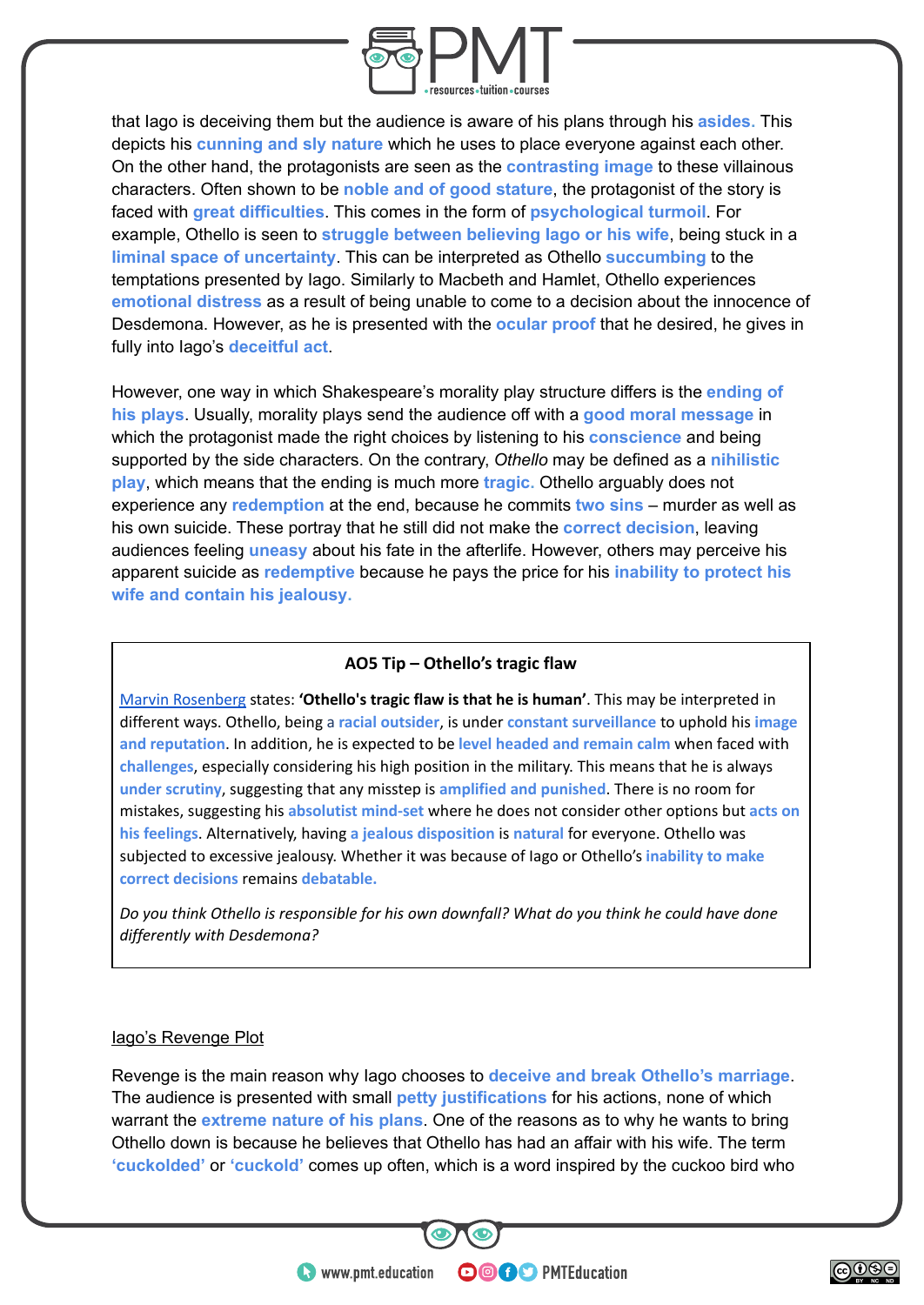

invades other birds' nest in order to lay eggs in them. Between a husband and a wife, this term represented adultery where the wife is **unfaithful** to the husband. One of Iago's motives for convincing Othello that he has become cuckolded is to get revenge for Othello allegedly sleeping with his wife, although this was not true at all. For example, Othello exclaims: **'I will chop her into messes! Cuckold me?' (Act 4, Scene 1).**

Furthermore, another motive for his revenge is because of his **own jealousy**. His anger at Cassio being promoted to lieutenant instead of him is the central driving factor of his revenge. He says: **'Were I the Moor, I would not be Iago: / In following him, I follow but myself; / not I for love and duty, / But seeming so, for my peculiar end' (Act I Scene I).** This depicts the **duplicity of his nature** that he himself is aware of, making him a **consciously evil villain** who wants to cause **havoc** because of his own **personal problems.** The **double meanings** that he employs in the quote suggest further that he is certain of his manipulation being successful – he understands that he can cause distress for his **own advantage** without the Moor **questioning his sincerity**. For example, he knows that he needs to maintain a **humble, trusting façade** in order for Othello to fully trust him. The **duplicity of his nature** is also shown through Iago's movements on stage. Throughout the play, he is always **positioning himself strategically** in certain spaces in order to fulfil his plans. For example, at the start of the play he is seen to **move in and out of the shadows** – when he speaks badly about Othello to Brabantio, he is not visible to him. His duplicitous double nature is central for his revenge plans, making him **a less sympathetic character.**

Iago's plot to destroy Othello leads to his **betrayal** of numerous characters and **abuse** of his **power** as a **trusted advisor.** He explains to the audience: **'O will I turn her virtue into pitch / And out of her goodness make the net / That shall enmesh them all' (Act II Scene III)**. This is part of another **soliloquy** by Iago, in which he **extends his plan** to specifically encompass Desdemona and how he wants to use her **good nature** against herself. This means that he continuously has **bad intentions**, wanting to commit **treachery** by catching all of the characters in this **'net'**.

This includes Cassio as well, who he uses to make Othello believe that Desdemona is unfaithful. This is a **double revenge**, as Othello chooses Cassio as lieutenant instead of Iago. For example, in Act V Scene I, Iago uses **body language** to make Othello believe that Cassio is speaking about his affair with Desdemona. Although they are speaking about Bianca, Othello claims: **'(aside) Look, how he laughs already!' (Act V Scene I)**. The **'aside'** is an important staging technique because it hides the character from other characters but makes them visible to the audience, creating more **tension** as the audience anticipates their next move. As a result, Iago utilises all characters in his plan.

He also uses Emilia, who finds and gives Iago the **handkerchief** which she knows means a lot to Desdemona, as it is seen as a **sign of love** from Othello. However, Iago's **evil nature** emerges at the end of the play when even his wife turns against him. This is because of the idea of **subjectivity** - while one person may consider something deceptive, another person may not. Emilia exclaims: **'You told a lie, an odious damned lie: Upon my soul, a lie, a wicked lie!' (Act V Scene II).** She is **horrified** that he lied about Desdemona to her, making her **complicit in his evil deeds**. On the other hand, Iago replies: **'I told him what I thought, and told no more Than what he found himself was apt and true' (Act V Scene**

**OOOO** PMTEducation

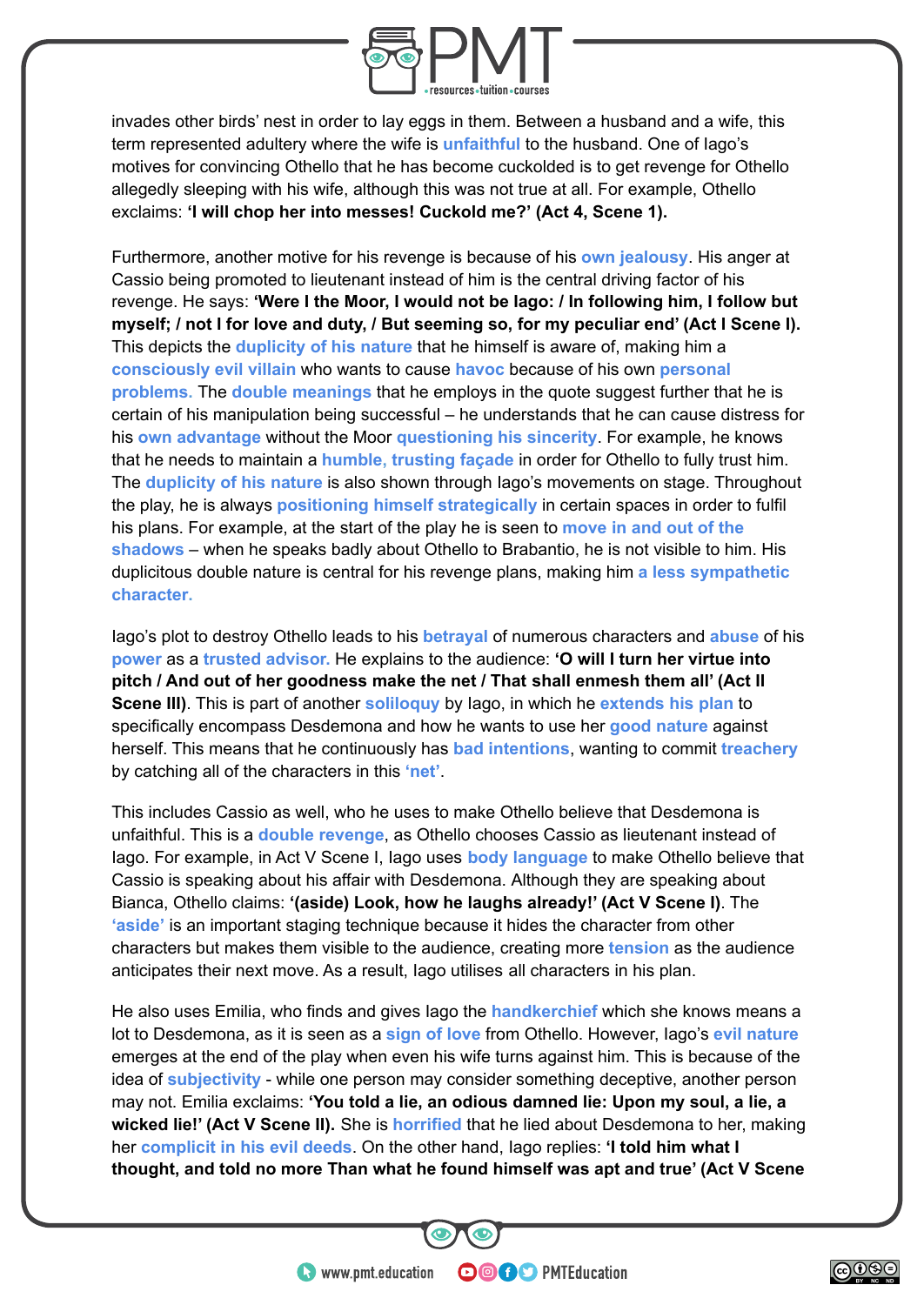

**II)**, suggesting Iago's **delusion** in defending his actions as **legitimate and harmless**. This makes him the **true villain** of the play - he does **not redeem himself**, nor does he die at the end.

# **AO5 – Othello's jealousy**

Different critics theorise the effect of Iago's tactics in various ways. For example, **Samuel Coleridge** says: **'Othello does not kill Desdemona in jealousy, but in a conviction forced upon him by the almost superhuman art of Iago'.** This suggests the almost supernatural force with which Iago manages to manipulate Othello. The idea of conviction is important – her infidelity is not reality, it was manufactured through language and imagination. Alternatively, others give Othello more autonomy. For example, **[Henry L. Warnken](https://nanopdf.com/download/iago-as-a-projection-of-othello_pdf)** claims: **'Iago manipulated Othello, but Othello is no mere puppet... by the middle of the play, his thoughts and feelings echo Iago'**. This portrays the sinister nature of Iago's deceptiveness, which resulted in Othello taking over and enacting those views too. In particular, as he sinks deeper into despair (which the audience notices comes at great costs) he starts to echo Iago's hatred.

#### Iago's manipulation

Iago's manipulation is the **main driving factor** of the play. This is clearly evident in Act III Scene III, when he continuously repeats **'Honest?'** after Othello . This suggests Iago's use of **honesty as a weapon** in order to emphasise his own **villainy** hidden through a façade. This is provocative and causes a reaction in Othello. The **language** employed by Iago is



Image source: *[https://images.app.goo.gl/LJX3kojhPM](https://images.app.goo.gl/LJX3kojhPMZ5LBjJA) [Z5LBjJA](https://images.app.goo.gl/LJX3kojhPMZ5LBjJA)*

significant in this Act, as it is the initiating factor of the doubt in Othello's mind. At first Othello defends Desdemona's innocence, **reiterating his love** for her. Honesty is the **foundation of their marriage** of their relationship, and this is made clear to us at the start of the play. The issue with the **excessive reliance on trust and loyalty**, however, is that it creates certain **sensitivities** as well as **cracks** in their relationship. As a result, Othello is more prone to be affected by certain words and actions, reinforced when he says to Iago: **'By heaven, he echoes me, as if there were some monster in his thought' (Act III Scene III)**.

Othello's insistence on honesty and truth allows him to fall under Iago's influence, as he is convinced that **Iago's honesty** is not allowing him to speak of the 'monster' that is within his mind. For Othello, this is a sign of friendship and loyalty from his friend, when ironically the 'monster' in Iago's thoughts were his plans to bring Othello

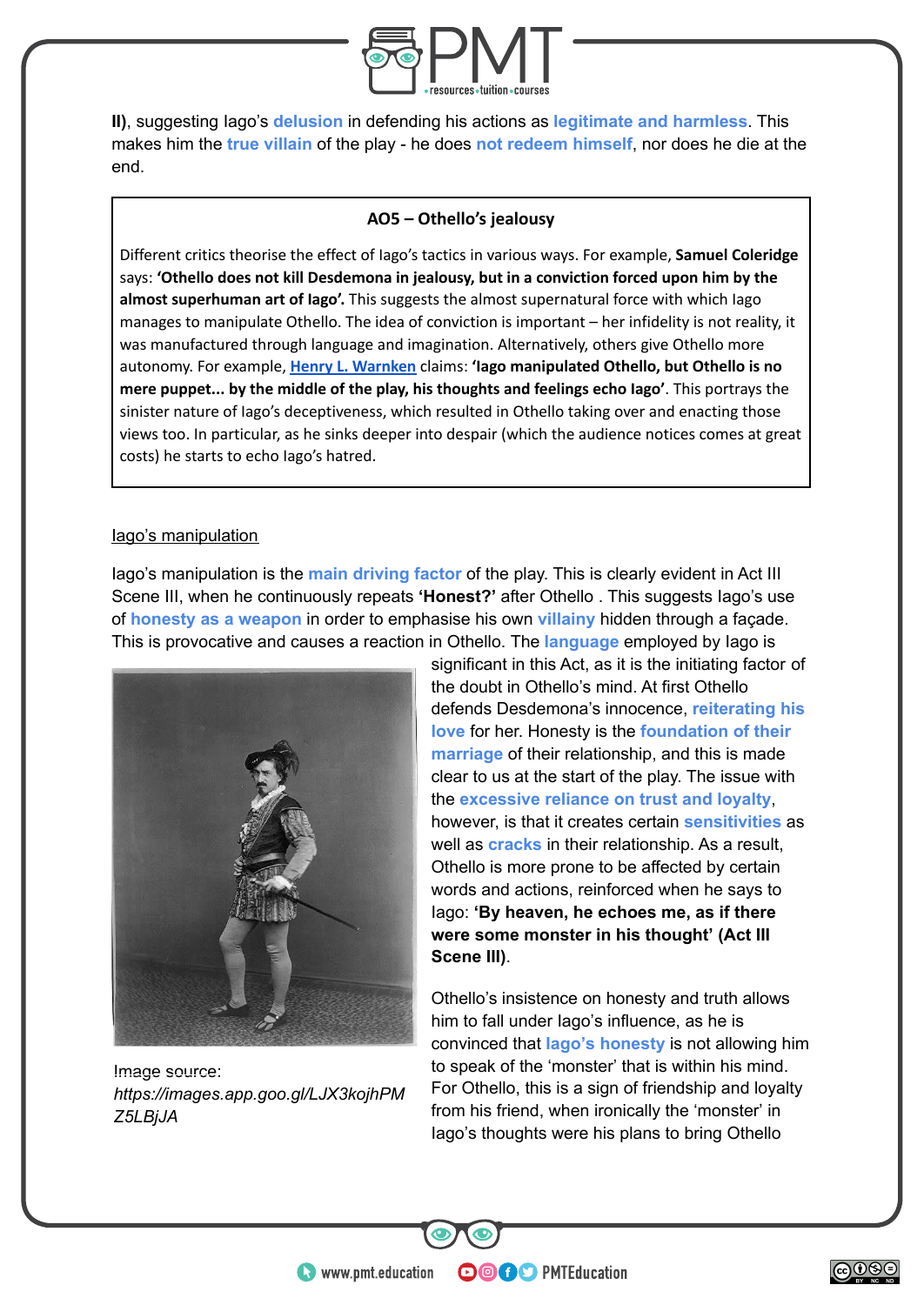

down instead. Shakespeare's **deployment of such ironic phrases** greatly engages the whole audience. This is because only the audience is aware of his **deceptive plans**, watching as it unfolds with certain indirect hints from Iago himself. As a result, the audience becomes **more immersed and invested** in the plot, helplessly watching as Iago succeeds.

Othello, after being subject to Iago's **mind tricks** that in turn made him overthink, says to Iago: **'If thou dost love me, / Show me thy thought' (Act III Scene III).** Shakespeare **employs another ironic quote** here, as the audience is aware that Iago does not have any love for him. Othello's **anxious tone** in this scene suggests that his plan has been partly executed already, **legitimising** as well as **solidifying the manipulation** that he deployed on the protagonist. Similarly, there is a shift in the **power dynamic** in this scene. Iago has the **knowledge** that Othello craves, and the latter is almost begging to know what he is thinking and what he knows. Although Iago's **rank is lower, he has control within the dialogue**. However, the use of the informal **pronoun 'thou'** demonstrates that Othello still realises his **superior position** compared to Iago ('you' would be more formal and respectful). On the other hand, the plea can be seen as **assertive** – as such, it may also be interpreted as an **order** from Othello. Either way, Shakespeare plays around with who holds power in the conversation; Iago holds power in terms of **deceiving Othello** whereas Othello still has the **higher social position.**

Iago's deception and its success is evident when he claims **'Men should be what they seem' (Act III Scene III).** This suggests that he knows that Othello is **falling for his tricks**, while also reinforcing his 'honest' demeanour to fool Othello. This can be contrasted with what Iago says at the start of the play: **'I am not what I am' (Act 1, Scene 1).** The **contrasting imagery** that Iago **constructs of his own character** adds to the **deceptive layers**, making him more **complex** to the audience. Similarly, Iago exclaims: **'I should be wise; for honesty's a fool and loses that it works for' (Act III Scene III).** This is a **smart counter** to Othello's absolute belief in honesty – Iago claims that his **wise nature** is far more useful than being honest, trying to convince Othello that he understands his pain of finding out about the **true nature of his wife's fidelity**.

The effect of this emerges when Othello claims: **'By the world, I think my wife be honest, and think she is not; I think that thou art just, and think thou art not' (Act III Scene III).** Here Othello is still trying to hold onto some hope of Desdemona being faithful but he is starting to question her actions, showing the **doubts that are starting to surface**. The use of **antithesis** and constant change of mind-set suggests that Othello feels overwhelmed by the information that Iago is giving him. This is another one of Iago's **tactics** to manipulate Othello into believing that Desdemona is being unfaithful. It shows Iago's acute sense of **understanding of humans**: he is aware that it may be in Othello's **nature to be jealous**. Iago's **exploitation** of this forces the protagonist to recede into a **primitive character**, which Iago sees as **natural** due to his race.

Furthermore, this **contrast amplifies** the **ironic** nature of his **speech pattern**, making it a staple of his language in the play. Consequently, Iago convinces Othello that he is a more **believable source of information** than his wife's words. For example, he says: **'if she be** alse, o, heaven mocks itself! I'll not believe't' (Act III Scene III). Expressions that contain 'o' portray a sense of passion; for Othello, this may be a feeling of pure jealousy or a feeling of total loss. He is still in **denial**, not wanting to believe that she would be capable of being **cunning** and **unfaithful**.

**OOOO** PMTEducation

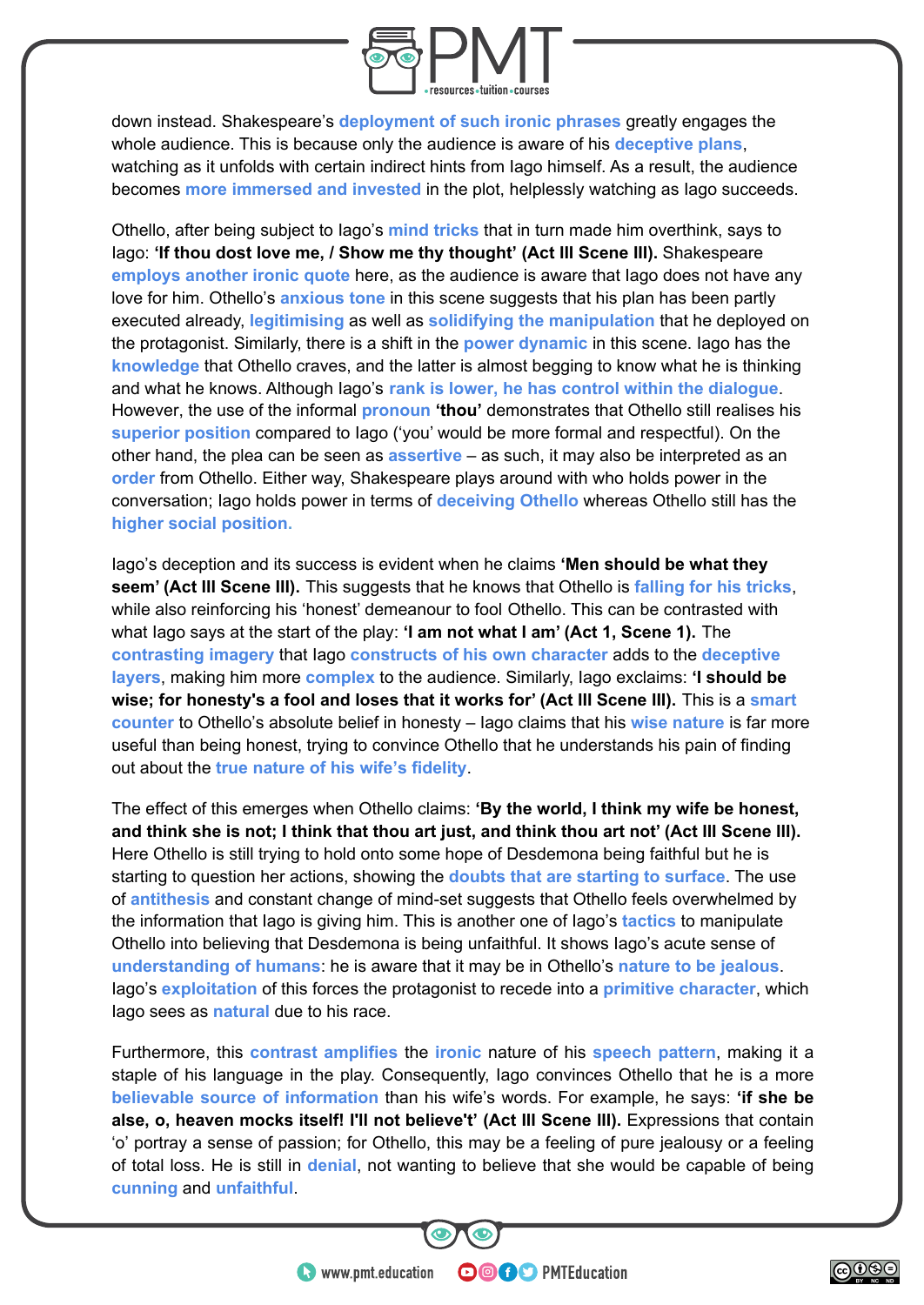

On the other hand, he quickly changes the way he speaks to and about Desdemona. When she tries to comfort his forehead pains, he says: **'Let it alone. Come, I'll go in with you.' (Act III Scene III).** The **coldness of his tone** and his **rigid body language** (facing away from her, trying not to be close to her) shows the **change** that occurred as a result of Iago. Her **honest composure** was **compromised forcefully**, being **distorted** into a **deceitful countenance** through the **doubts planted by Iago**. This is emphasised by the **short sentences** he uses with her, completely different from the **longer, passionate, and loving poetic speeches** he previously addressed her with.

This concept of being prone to **external influences** is emphasised by the fact that Othello places a lot of **importance on his honour**. Having experienced **redemption** after being freed from slavery, Othello established his **reputation as a soldier** and adventurer throughout Venice. The decree to which the **Venetian royals and courts** hold him to reflect this suggests that he is placed higher up in the **social hierarchy**. This position enables him access to spheres that his **race** would have prevented him from accessing, meaning that his awareness of his place within the **hierarchy** would have been very clear to him. This means that he will **actively avoid transgressing social codes and values**. Venetian men, as the Elizabethan audience would be aware of too, **prioritised their masculinity** and their reputation. As such, characteristics and traits related to **aggression, strength, and valour as well as authority** were central to being a 'man'. By insisting that Desdemona disobeyed him with another man, Othello is put into a **humiliating** position.

#### **Tip – Contemporary culture**

Since Shakespeare's era, the concept of **masculinity** has greatly changed. Many people recognise that placing **certain values** on male or female behaviour is **limiting and damaging**. In particular, the notion of being a masculine boy creates a sense of **toxicity** that associates certain features with men. This is limiting because it does not allow individuals to **define themselves** differently – not adhering to them leads them to being **discriminated against**. This is especially true when considering the **dangerous nature of the narrow definition** of masculinity; males who **transgress or digress** from such masculine ideals face a lot of hate from their **male peers**. For example, the treatment of homosexuals is still an ongoing problem, as a lot of **homophobic insults** include the lack of masculinity in those men.

*What are the consequences of such categories? What other plays illuminate the problems of such categories?*

#### Roderigo's deception

Roderigo is another character that falls **victim to Iago's deceptiveness**. At the start of the play he is seen to be in love with Desdemona and it is insinuated that he has tried to woo her before. However, upon finding out that she is married to Othello, he also wants to **ruin their marriage** in order to be with her instead. This is why Iago is able to **manipulate** him more easily – Roderigo is **easily swayed** by Iago, who convinces him that 'their' plan will work in the end. This allows Iago to milk him for money on the **pretence** that he will help Roderigo

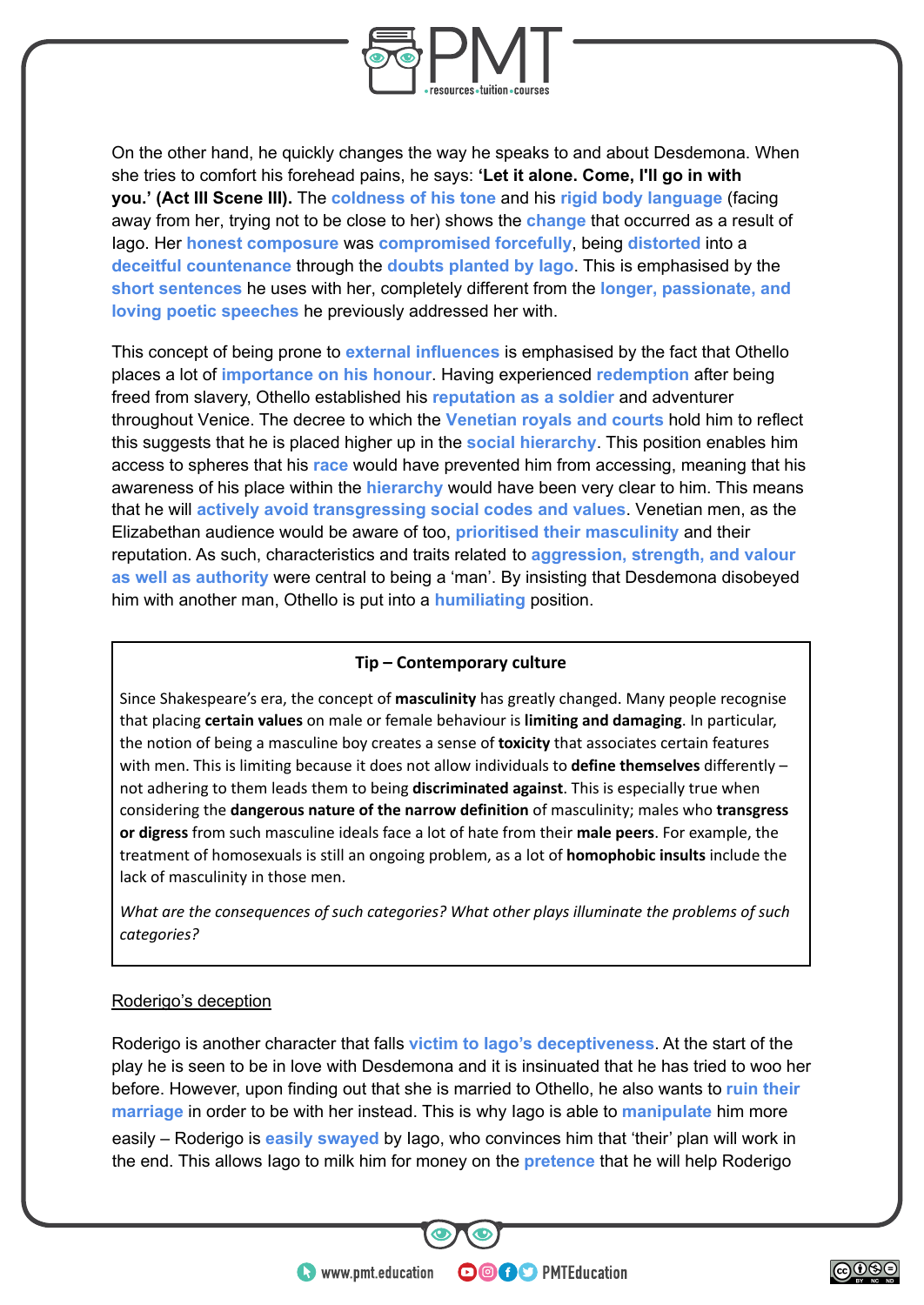

woo Desdemona, but it is clear to the audience that Roderigo is only **taken for a fool** throughout the play.

However, at certain points Roderigo is seen to question Iago's **sincerity and the success of their plan**. For example, Roderigo claims: **'Faith, I have heard too much, for your words and performances are no kin together' (Act IV Scene II).** This suggests that he is aware of Iago's evil nature, and exposes it to him. In response, Iago says: **'You charge me most unjustly' (Act IV Scene II).** This shows Iago trying to defend himself, but only very weakly – Iago is aware that he is able to convince Roderigo easily, and this may be seen as a way of allowing Roderigo to be dominant for once. Roderigo rebuffs: **'With nought but truth' (Act 4 Scene 2)**. Nevertheless, although he points this out he is still **deceived throughout the play,** e.g. by convincing him that Cassio is guilty of sleeping with Desdemona and being ready to kill him in order to win Desdemona's favour. This depicts the **extent** to which Iago is able to **manipulate characters in the play.**

#### Desdemona's victimhood and honesty

The **women** in *Othello* are seen to represent **honesty and innocence** compared to the men. However, because of their **lower social status**, their honesty is **constantly questioned** and is **twisted** into something **deceptive**. This is a technique that Shakespeare continuously uses, creating a **heightened sense of tension** and **complicating love relationships** through false deception.

Desdemona is wooed by Othello due to his **storytelling**, being **happily married** to him to the point where she **disobeyed** her own father. Although she disobeyed him, she still **spoke her truth** in terms of her love for Othello. This allowed the audience to understand that **their love is true**, and that she is a more **sympathetic character**. However, it is clear from the later action in the play that she is **not able to control his anger and jealousy**, being unaware as well as **naïve** about the well-being of their marriage. It may be argued that it is due to their **own ideal outlook on marriage** that she falls **victim** to his **jealousy**. This is because Emilia warns her of the **jealousy** and **dangers** that husbands may pose: **'Tis not a year or two shows us a man' (Act III Scene IV)** as well as arguing that **'they are not ever jealous for the cause / But jealous for they're jealous' (Act III Scene IV)**. These quotes suggest that Desdemona needs to be **more aware** of who her husband really is, being encouraged to see Othello for the **jealous man** that Emilia can tell he truly is. This may be because Emilia has become **disillusioned** about her husband's **true nature,** and wants Desdemona to be in a **happier relationship** than her. This includes being honest to herself about her **less idealistic marriage**. Furthermore, Emilia provides a **deeper insight about male jealousy** – she argues that his **doubts and suspicions** that have now arisen will continue to question her honesty. Even though Desdemona might be innocent, she will face the **consequences** of her husband's anger that Emilia **foreshadows** in their conversation.

Desdemona, although having been warned about Othello, is **genuine and hopeful** that her husband may change. Some may argue that she is **too reliant on her feelings and openness**. This means that the audience knows that she continues to be faithful in her marriage towards Othello, always speaking the truth and never deceiving anyone. However, this is the strength that Iago decides to **exploit**: she **speaks openly to her husband and is**

**OOOO** PMTEducation

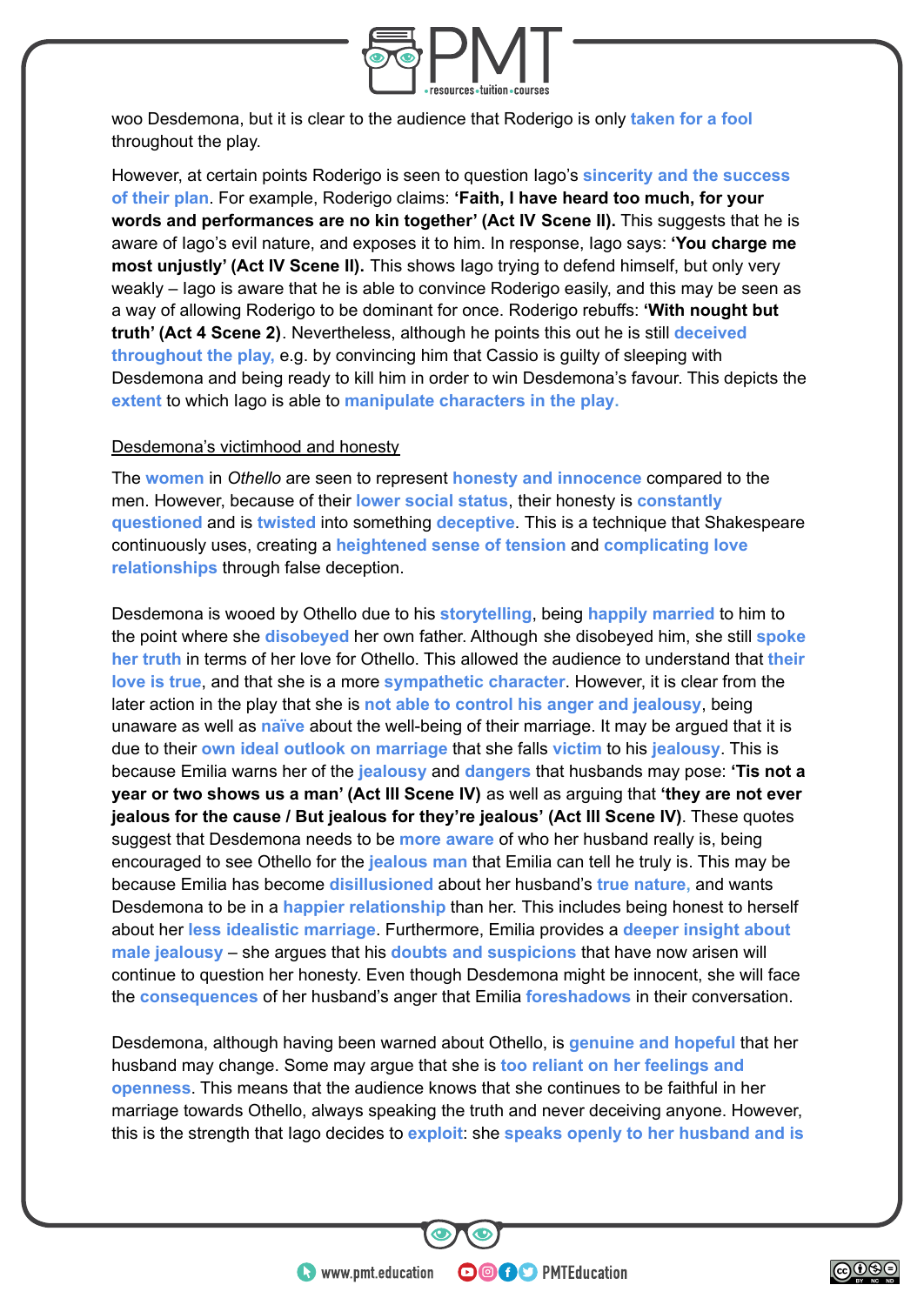



Image source: *https://images.app. goo.gl/h9FmzRYf3MMAe6cGA*

**physically intimate** with him, and these are traits that further convince Othello of her infidelity. This reveals and highlights the importance that women were not taken seriously, as **male friendship** is favoured over **female voices.**

Desdemona's **status as a victim is a tragic end** to her character, because of her **honesty** and the

and **trust** that she places in her husband. At the end of the play, when Othello becomes convinced that she **must die so her soul may be saved,** audiences are left to feel **helpless.** She notices her husband's excessive anger and jealousy, as she states: **'And**

**yet I fear you: for you're fatal then / When your eyes roll so. Why I should fear I know not, / Since guiltiness I know not; but yet I feel I fear'** (**Act V Scene II).** This is before Othello **confronts** her directly about Cassio and the handkerchief. The word **'guiltiness'** suggests that she is positioning herself

as **innocent**, not understanding her **husband's rage** when she has been faithful to him. This is further emphasised when Othello accuses her of

lying, exclaiming: **'No, by my life and soul! / Send for the man and ask him' (Act V Scene II).** The **desperation and urgency in her tone** suggests that she **feels strongly about her innocence** – this the climax of the action, as she fights for her husband to believe her.

Her last words **confirm her innocence and her victim status**: **'O, who hath done this deed?'** followed by **'Nobody, I myself. Farewell. / Commend me to my kind lord. O, farewell' (Act V Scene II).** In her final breaths, she declares that there has been a **misunderstanding** in terms of her fidelity; she **dies almost willingly** by her husband's hands, who believes she will be saved in death. The **religious imagery** that Desdemona evokes depicts God as her only sense of comfort, accepting her death. Desdemona's death is the **true tragedy** in the play, as it sums up the **consequences of jealousy and fatal decision making** – she is the victim of Iago's evil plan.

# Religion and Deception

**Revenge** throughout the play is presented to be **dishonourable**, as it goes against **Christian teachings of goodness**. Iago is seen as **egotistical, duplicitous in nature, unnatural, and destructive**. This raises **religious concerns,** as Iago's character and drive to destroy Othello reflects **Vice figures (**a **semi-secularised devil** who destroys the virtuous) from **English morality plays** . For example, Othello calls his plans the work of a **'semi-devil'** who **'hath thus ensnared [his] soul and body' (Act V Scene II)**. Furthermore, before he can stab the villain, he asserts: **'If that thou beest a devil, I cannot kill thee' (Act V Scene II)**. The killing of Desdemona can also be seen as a **religious symbol**; by killing her, he **reenacts the Fall** as he kills his good **'angel' (Act V Scene II)** due to falling for **demonic temptations**. **Religious language** is prevalent throughout the play, damning Iago and saving Desdemona.

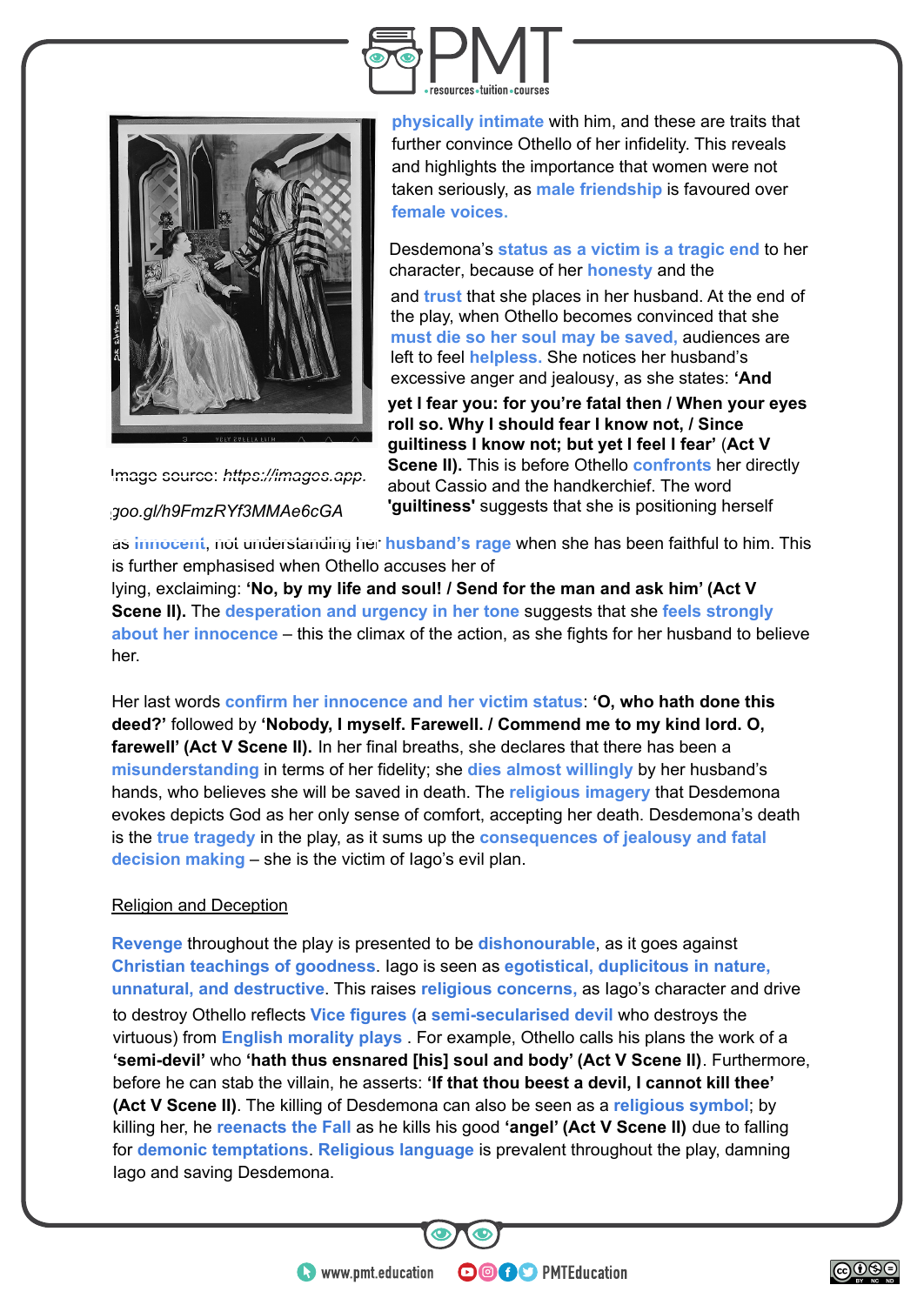

However, Othello's fate is unclear. He believed that in killing his wife, he is able to protect her **'soul',** making it a **'sacrifice'** which is **'merciful' (Act V Scene II)**. Once he realises his **mistake**, he tries to make **amends**: **'This look of thine [Desdemona's] will hurl my soul from heaven, / And fiends will snatch at it' (Act V Scene II)**. This suggests that he understands the **consequences of murdering his wife**, as this is a **mortal sin** - but by committing **suicide**, he also commits another mortal sin, **compounding his damnation**. Therefore, the consequences of **deception** are seen to be **disastrous**, with **religious overtones** that haunt the characters.

# Truth & Deception: Good vs. Evil

Philosophy has concerned itself with the question of **good and evil** for a long time. In terms of the theme of **truth / deception**, truth is usually always associated with good while deception is regarded as an **inherent evil**. Iago's **utilisation of honesty as a weapon** depicts how goodness can be used as a **façade** to carry out **greater evil** – this makes him a **perfect villain.** For example, he is able to convince Roderigo as well as Othello that he is an honest person who is looking out for them. By **appealing to this idea of honesty**, Iago is able to easily deceive everyone in the play.

An example of his **'honest' reputation** comes from Othello, who repeatedly mentions this. For example, when Iago tries to manipulate Othello about **Desdemona's infidelity** and acts as though he is unable to say it, Othello notes: **'I know thou'rt full of love and honesty, / And weigh'st thy words before thou givest them breath, / Therefore these stops of thine fright me the more' (Act III Scene III).** It is through Iago's **cunning ways of hiding the truth** that he is perceived as a **trusted advisor**, enabling him to swiftly move between characters and push them towards **committing heinous acts**. As a result, Iago represents the **destabilising agent** that causes **imbalances** within the **binary of good/evil** – he **threatens to blur the lines** between them, making it harder to distinguish someone as good or bad.

Shakespeare puts Iago and Othello against ea[ch other, depicting how](https://shakespeare-navigators.com/othello/T33.html#118) **evil can seep into goodness and destroy it** [– again, Iago is able to blur the boundaries, pushing Othello to](https://shakespeare-navigators.com/othello/T33.html#118) the [edge of madness. He uses](https://shakespeare-navigators.com/othello/T33.html#118) **tactics** that show a **sense of self-awareness** but are in reality strategies to further **manipulate** the subject. For example, he claims: **'As I confess, it is my nature's plague / To spy into abuses, and (oft) my jealousy / Shapes faults that are not' (Act III Scene III).** In this quote, Iago admits that he sometimes makes false observations and that the **doubts** that form out of these can end up playing tricks in Othello's mind. This is a **psychological trick** employed by Iago to make Othello trust him even more; by admitting his **weaknesses**, Othello is able to see him as an **honest person** and therefore sees Desdemona's **unfaithfulness as something believable**. Due to this openness, Othello trusts in Iago to tell him the truth and show his **vulnerable side.** Consequently, this emotional vulnerability causes Othello to be **destroyed.** We can see that Iago's use of **honesty as a weapon** leads to the demise of many characters in the play.

**OOOO** PMTEducation